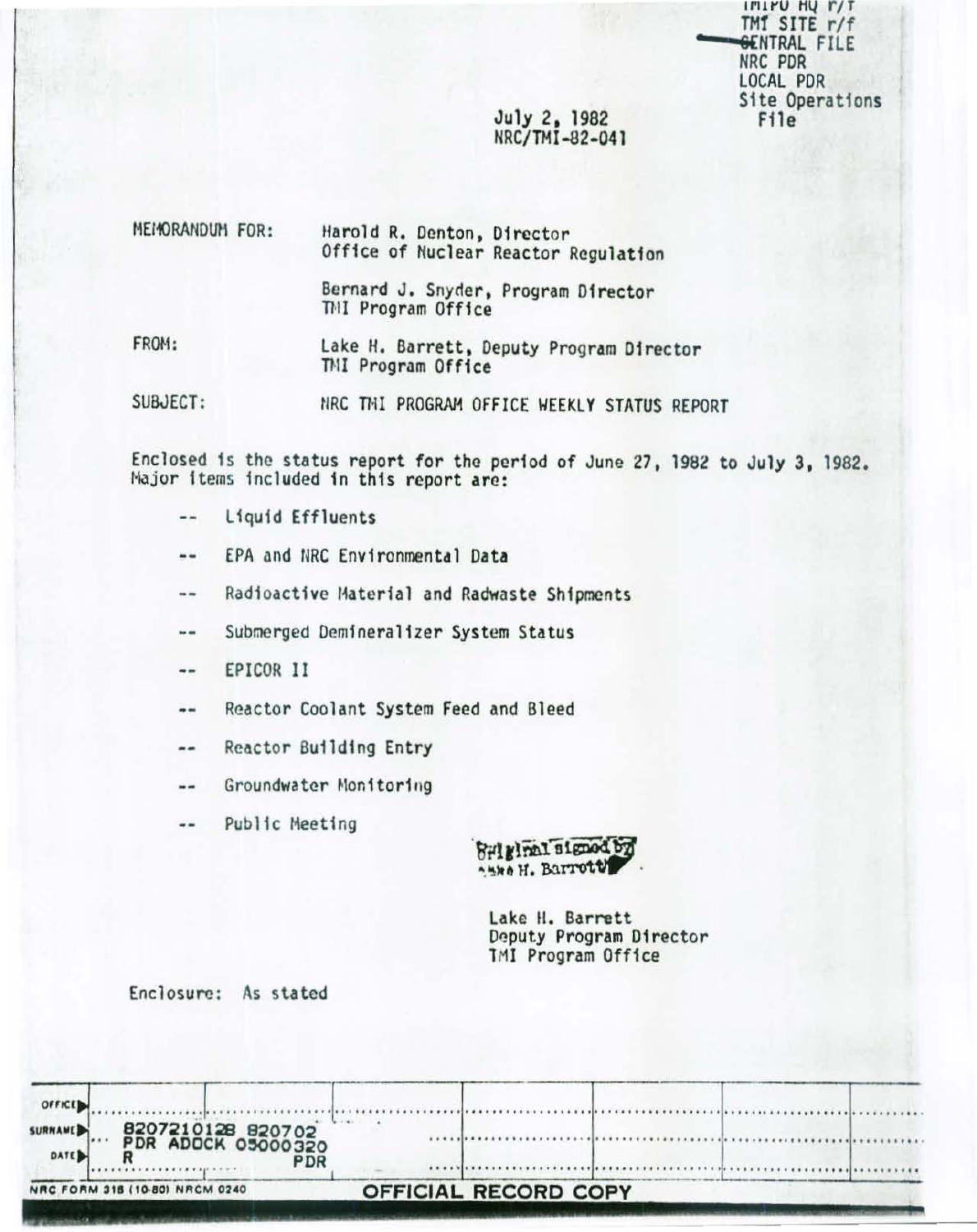Harold R. Denton Bernard J. Snyder

cc w/encl: **EDO** OGC Office Directors Commissioner's Technical Assistants NRR Division Directors NRR A/D's Regional Administrators IE Division Directo **TAS** EIS TMI Program Office Staff (15) PHS EPA DOE Projects Br. #2 Chief, DPRP, RI<br>DPRP Chief, RI Public Atiairs, RI State Liaison, RI

| 10013                               |  |  |  |
|-------------------------------------|--|--|--|
| rs                                  |  |  |  |
|                                     |  |  |  |
|                                     |  |  |  |
|                                     |  |  |  |
|                                     |  |  |  |
| the contract of the contract of the |  |  |  |

 $-2-$ 

|                               |     |           | TMIPO TANS& TMIPO TU TMIPO MB |        |          |  |
|-------------------------------|-----|-----------|-------------------------------|--------|----------|--|
| TMIPO                         |     | MShanbaky | AFasano Soe RBellamy          |        | LBarret? |  |
| DATE $7/2/82$                 | /82 | 7/2/82    | 17/2/82                       | 7/2/82 | 112/82   |  |
| IC FORM 318 (10-80) NRCM 0240 |     |           | OFFICIAL RECORD COPY          |        |          |  |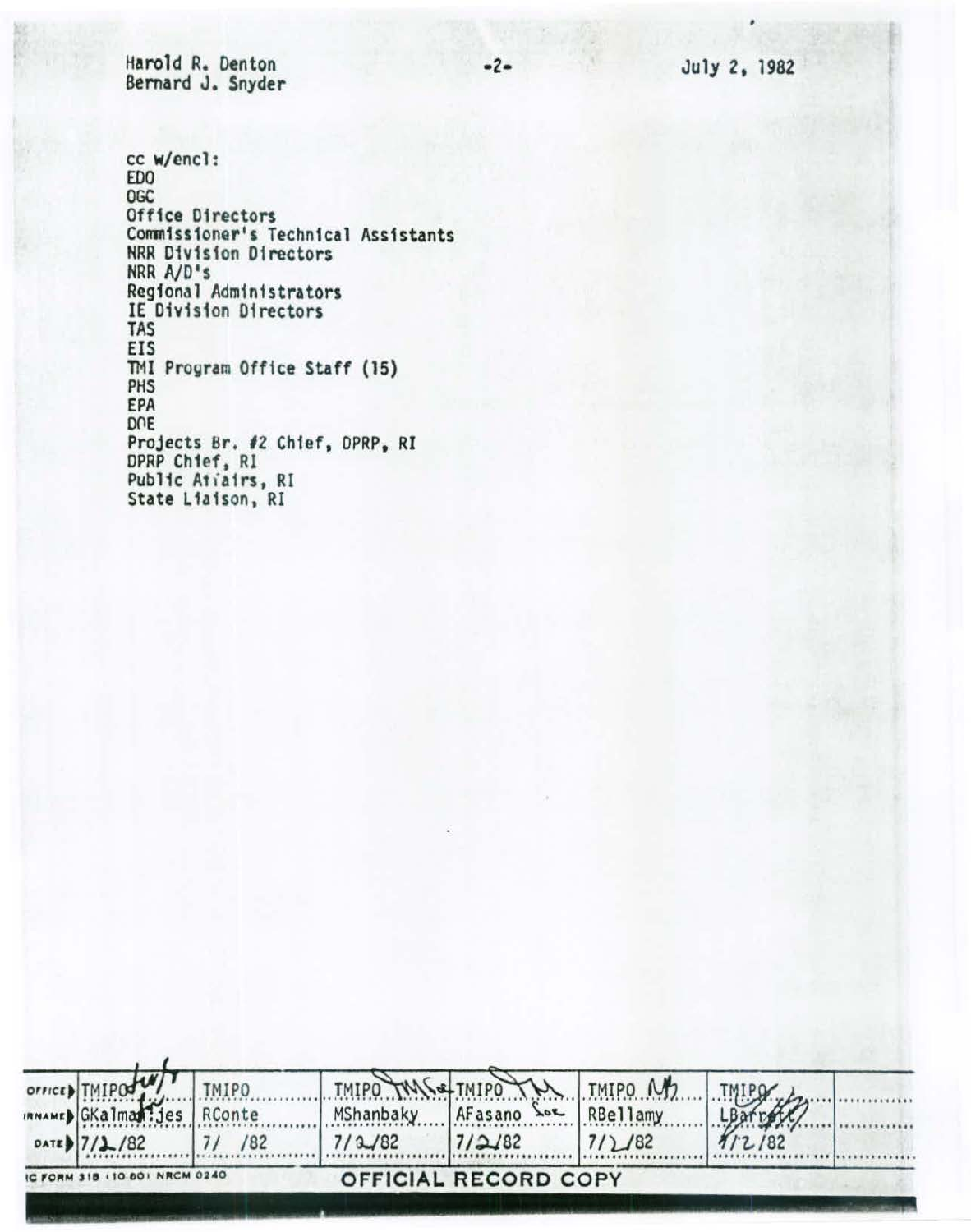#### NRC TMI PROGRAM OFFICE WEEKLY STATUS REPORT

•

June 27, 1982- July 3, 1982

Plant Status

Core Cooling Mode: Heat transfer from the reactor coolant system (RCS)<br>loops to reactor building ambient.

Available Core Cooling Modes: Decay heat removal (DHR) systems, Mini DHR (MOHR) system.

RCS Pressure Control Mode: Standby pressure control (SPC) system. NOTE: During Reactor Coolant System feed and bleed, pressure will be maintained w1th a Reactor Coolant Bleed Tank Pump. Automatic back up pressure control will be provided by the SPC system.

Backup Pressure Control Modes: MOHR and DHR system.

Major Parameters (as of 0600, July 2, 1982) (approximate values)<br>Average Incore Thermocouples: 101°F<br>Maximum Incore Thermocouple: 125°F Maximum Incore Thermocouple:

RCS Loop Temperatures:

| Hot Leg                                         | 94°F         | 97°F         |
|-------------------------------------------------|--------------|--------------|
| Cold Leg $\begin{Bmatrix} 1 \\ 2 \end{Bmatrix}$ | 85°F<br>88°F | 81°F<br>81°F |

Pressure: 72 psig<br>NOTE: During reactor coolant system feed and bleed, pressure<br>is maintained at approximately 70 psig.

Reactor Building: Temperature: 75°F<br>Pressure: -0.6 psig Airborne Radionuclide Concentrations:

3.1 E-6 uC1/cc  $H^3$ (sample taken 6/30/82) 1.3 E-6 uCi/cc Kr<sup>85</sup> (sample taken 6/30/82} 5.8 E-8 uCi/cc particulates (sample taken 7/l/82) ·

- - - - - - -----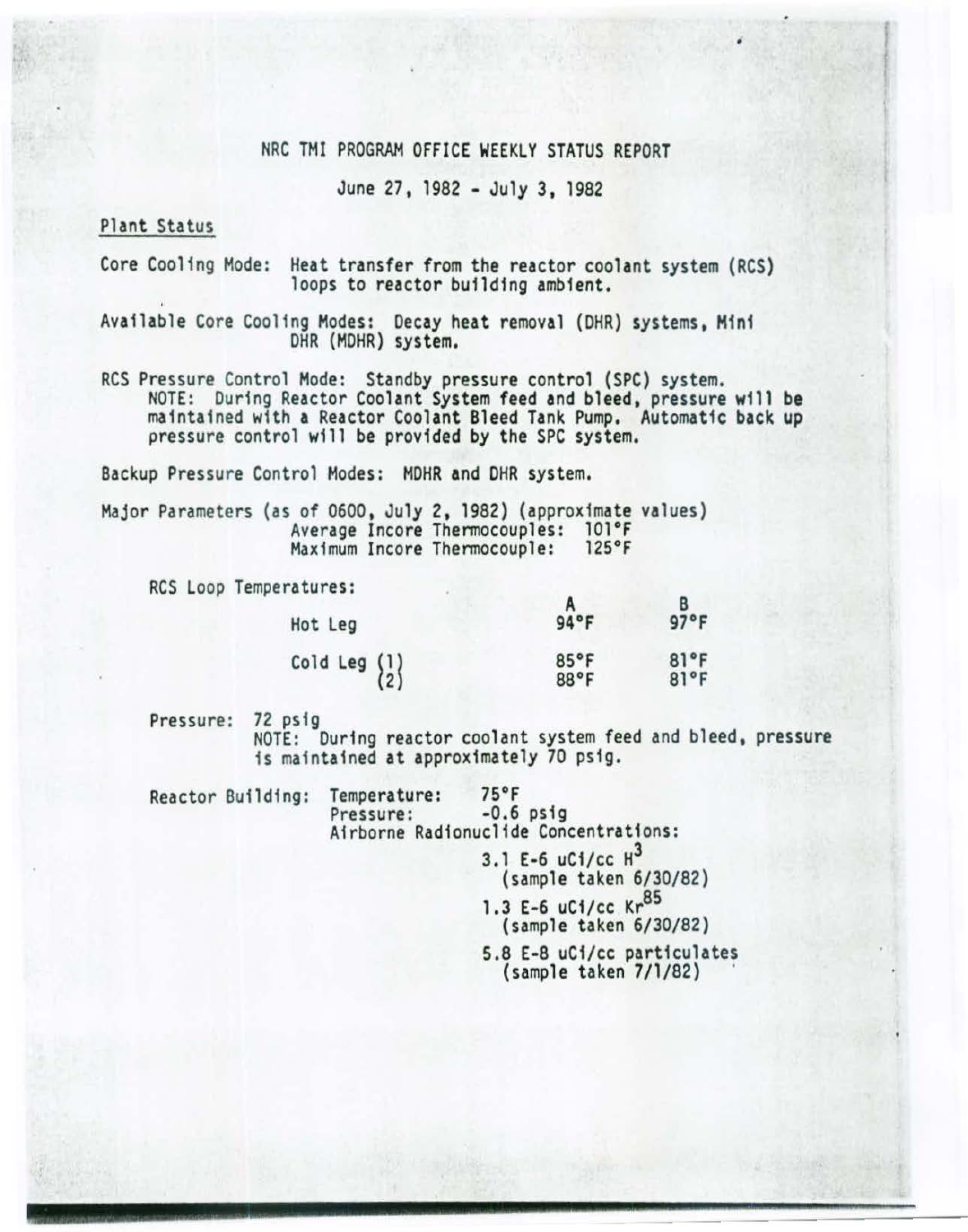# 1. Effluent and Environmental (Radiological} Information

Liquid effluents from the TMI site released to the Susquehanna River after processing, were made within the regulatory limits and in accordance with NRC requirements and City of Lancaster Agreement dated February 27, 1980 .

During the period June 25, 1982, through July 1, 1982, the effluents contained no detectable radioactivity at the discharge point and fndfvfdual effluent sources, which originated within Unit 2. contained no detectable radioactivity.

## 2. Environmental Protection Agency (EPA} Environmental Data

The EPA measured Kr-85 concentrations at several environmental monitoring stations and reported the following results:

| Location               | May 21, 1982 through June 11, 1982 |
|------------------------|------------------------------------|
|                        | (pC1/m <sup>3</sup> )              |
| Goldsboro              | 21                                 |
| Middletown             | 21                                 |
| Yorkhaven              | 25                                 |
| TMI Observation Center | 32                                 |

#### 3. NRC Environmental Data

Results from NRC monitoring of the environment around the TMI site were as follows:

The following are the NRC air sample analytical results for the onsite continuous air sampler:

| Sample   | Period                        | $I-131$<br>$Cs - 137$<br>$(uC1/cc)$ $(uC1/cc)$ |
|----------|-------------------------------|------------------------------------------------|
| $HP-325$ | June 24, 1982 - June 30, 1982 | $< 7.4$ E-14 $< 7.4$ E-14                      |

4. Licensee Radioactive Material and Radwaste Shipment

No shipments of radioactive material or radwaste were made during this reporting period.

#### Major Activities

1. Submerged Demineralizer System (SDS). The processing of the third batch of reactor coolant system (RCS) water was completed on June 25, 1982. Processing parameters for this 50,000 gallon batch are shown in Attachment I. Subsequent to processing SDS Batch No. 30, there was a zeolite vessel changeout: the vessel in position 1A was removed and placed in storage; the vessel that was in position 1B was placed in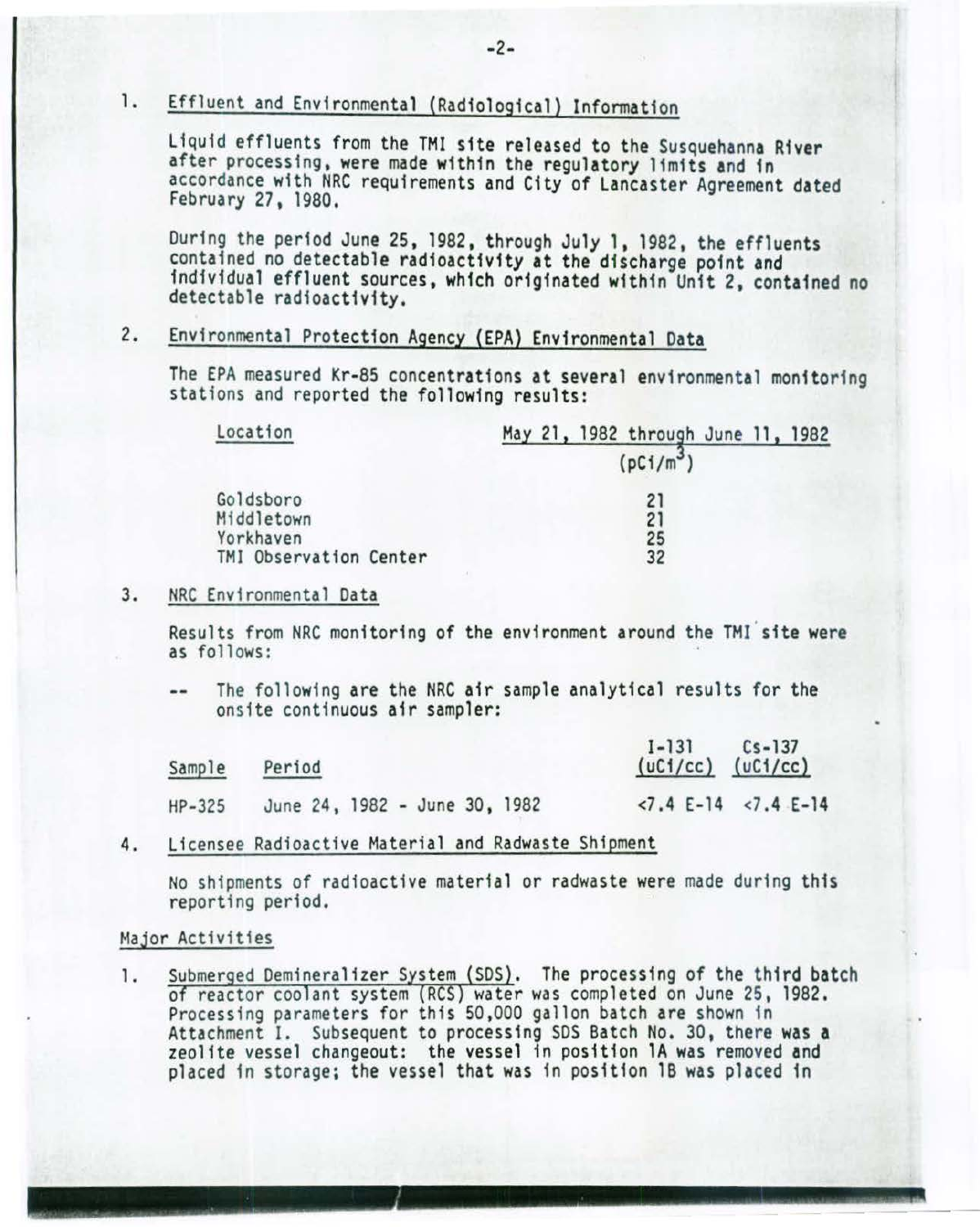position lA; and a new zeolite vessel was placed in position lB. Processing of SDS Batch No. 31 (the fourth batch of RCS water), consisting of approximately 50,000 gallons, began on July 1, 1982; the anticipated completion date is July 9, 1982.

- 2. EPICOR II. The EPICOR II system is currently shutdown on a standby status.
- 3. Reactor Coolant System (RCS) Feed and Bleed. The fourth feed and bleed cycle of the RCS water began on June 28 and was completed on<br>June 30, 1982. Approximately 50,000 gallons were cycled. The cycling included the water in the pressurizer, to clean the stagnant water in the pressurizer. One more RCS feed and bleed cycle is scheduled before beginning the "Quick Look" experiment: this experiment will involve inserting a small television camera into the reactor to try to determine the condition of the core. (Additional descriptions of this experiment will appear in future Weekly Status Reports.)
- 4. Reactor Building Entry. The following tasks were accomplished during the reactor building entry on Thursday, July 1, 1982:
	- Two work platforms and the trolley/hoist rig were installed in preparation for the lead screw removal for the "Quick Look" experiment.
	- The interior of the "8" D-ring was decontaminated using a low-pressure water flush. Subsequent to this operation, a radiological survey team attempted to evaluate its effectiveness. The beta monitoring instrument failed during the survey, delaying<br>the evaluation.

The next entry is scheduled for Thursday, July 8, 1982.

5. Groundwater Monitoring. The results from the test boring water samples<br>that were taken on June 8, 1982, and sent to an off-site laboratory for<br>analysis have not been received. Water samples from test borings 2, 3, 4, 10, 16, and 17, taken on June 15, 1982, were analyzed on-site and compared with the June 8, 1982 samples that were also analyzed on-site. These results show that the tritium concentrations have remained fn ~he same range (order of magnitude) as previously reported.

•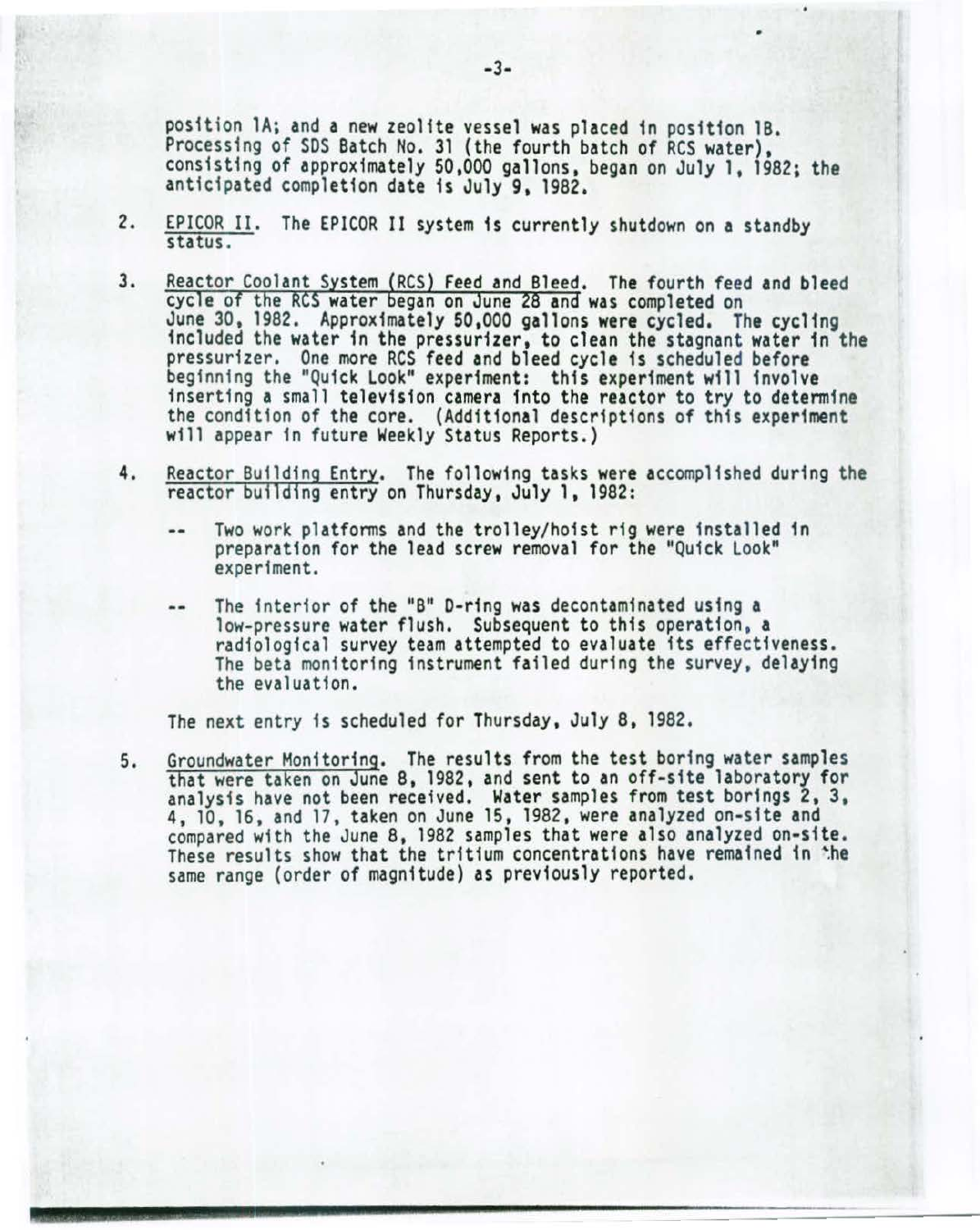# Past Meetings

•

On Wednesday, June 30, 1982, La ke Barrett, with Carol Ramsey and Pat Rathbun (who are both with the NRC Office of Research) discussed various sociological aspects of emergency planning with a group of Middletown residents.